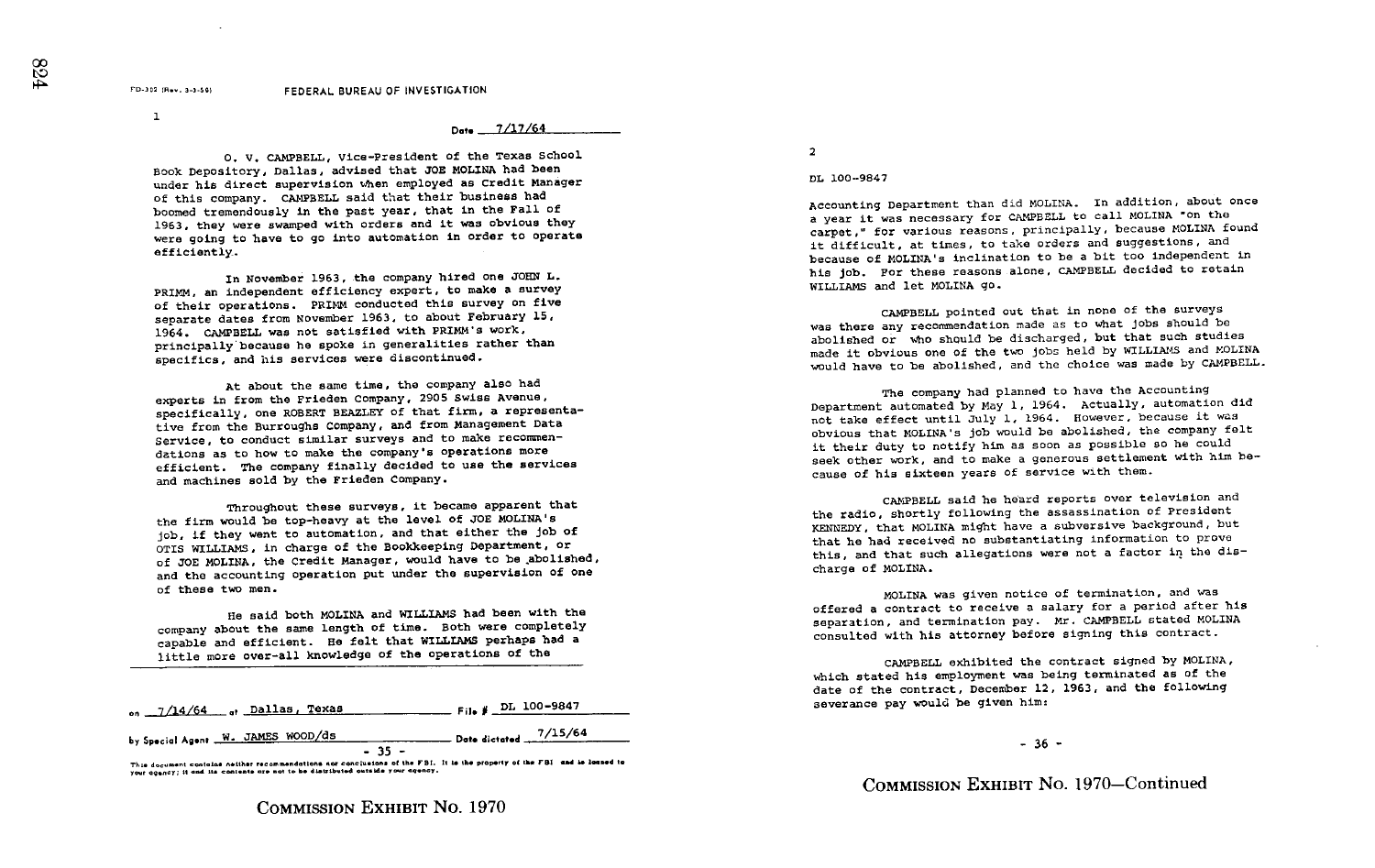## DL 100-DS47

- 1. Full salary for December 1963.
- 2. Christmas present of \$150.
- <sup>3</sup> . Severance pay in the amount equal to full monthly salary for January, February and Match 1964 .
- 4 . Additional severance of one-half of his full monthly salary for &nril, may and June 1964 .
- <sup>5</sup> . If the company paid <sup>a</sup> bonus to its employees for their fiscal year ending April 30, 1964, the company would pay to MOLINA the amount of the bonus for his eight months service from May through December 1963 .

The last paragraph of this contract reads as follows:

"The said JOE R. MOLINA approves the foregoing and agrees that payment of the amounts above specified shall operate to release and discharge all claims of every kind that the said JOE R. MOLINA has or may have against the Texas School Depository."

The company also wrote a letter for MOLINA dated December 30, 1963, "to whom it may concern," giving him an excellent recommendation as a good and faithful employee, and<br>stating he was being let go bacause the company was going to<br>install a system of automation for the Accounting Department, install a system of automation for the Accounting Department, and many positions would either be consolidated or eliminated. The letter stated that since they were not too sure of the future poss 'bility for him at that time, they felt the fair thing would be to advise MOLINA of the intended change so he could seek employment elsewhere.

CAMPBELL said that in January 1964, the employment manager of the Neuhoff Packing Company in Dallas called him and questioned him about MOLINA's past employment, saying

- 37 -

COMMISSION EXHIBIT No. 1970-Continued

4DL 100-9a47

there was an opening in the credit union of that company. He said he gavs MOLINA an excellent recommendation. He said MOLINA had done some work for a credit union in connection with his church work, and should be excellent for the job. He later heard MOLINA went to work for the Neuhoff Company, but he did not know the date of such employment .

Mr. CAMPBELL said MOLINA had been an excellent employee throuGhout the period of his affiliation with the TeXaa School Book Depository, that there had never been any reason to question his loyalty or his affiliations throughout this period, and that although CAMPBELL found the allegations against MOLINA disturbing, he did not place much stock in them, and such allegations were not a factor in the discharging of MOLINA .

- 38 -

COMMISSION EXHIBIT No. 1970-Continued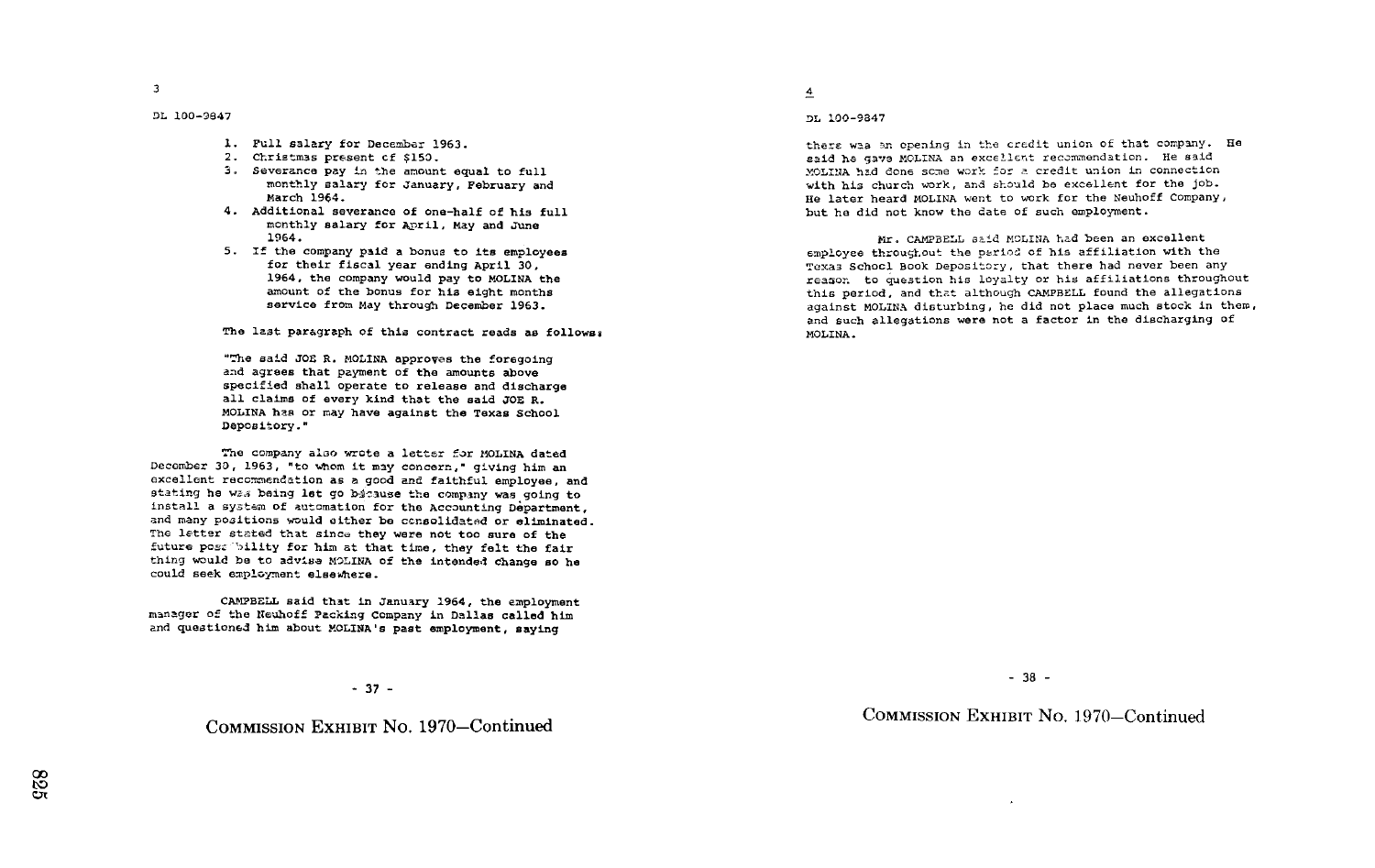$\mathbf{I}$ 

**FD-302 (flex, 3-3-59)** 

O. V. CAMPBELL, Vice Pracident, Texas School Beck Depository, Dallas, was interviewed at his residence at 7120 Twin Creek Lans, Dellas. He was rainterviewed for the purpose of clarifying information he had previously given in view of information furnished by JCS R. MOLIPA. He was advised that JCB R. MOLIKA has claimed that about ten days after publicity concerning his interrogation by Polica, he Witten ) was told that he could no longer sign outgoing letters at his (MOLINA's) place of employment, and chortly thereafter, #11 lotterhoads which bore his mamp were taken from him; that, thereafter, he had centacted Mr. O. V. CAMPBELL who had told him that allegations made about his loyalty would have to be cleared up; that the company had received crank calls and several customers said they would not buy books from the company as long ga it had a subversive working for it.

I'r. CANPEDLL stated the gdverse publicity received by JOG R. MOLERA was not the reason for MOLERA's termination from employment at the Toxas School Book Depository. Mr. CAMPBELL advised that the officials of his company, prior to the date of the soves that the of President HENNEDY, had already made up thatr minds to lat NCLEER go because the department in which ha was ampleved had become overloaded due to autemation. He tered the fact that MOLINA, in adiately following the day of Probident KNATEY's assassination, received adverse publicity to the criset that he might have some subversive affiliation the not the reason why HOLDR's copievant by that firm was terminated. The officials balisved it would be unjust to keep him on in coly a Clark position, sutchation having taken over much of HOLERA's duties. Mr. CANPETIL explained that all pecounting at the present time at what firm is done by automation. He stand, however, that if the officials had not already made we thair minds to let MOLERA go, they would have considered the

on 8/18/44 of Pallas, Taxay  $_{\rm{Eil}}$   $_{\rm{B}}$   $_{\rm{B}}$  DL 100-9847

EDITIN D. EUSTED W/15f Data distant 8/18/64 by Spacial Agent

معاقبين بمعا 

# COMMISSION EXHIBIT No. 1970-Continued

Pr 100-9847  $\mathcal{L}$ 

adverss publicity against HOITEN as a passible reason for lotting him go, but before union that as tuch a reason, they would have tried to find out mess concerning the allowanions against MOLINA. He said they would have croinved nera investigative agency to help them dutermins if there was any foundation to those allegations hefore using same as a reason for terminating him.

Mr. CANFEELL stated his firm sous as agents and dittributors for about forty different book publishers and that his firm is constantly interested in being cortain that none of the books would be of auch return they should not be utilized by school students. He stated the jext. Educational Agency, Austin, Texas, is confr atly checking into school books to be certain there is no subvallive appect about any of the books used in public scheels. He stated that State Agency is constintly pressured by various individuals in that regard in order to be cortain that no books theching communism or other subversive activities would fall into the hands of public school atudonts.

Mr. CANDICIL stated that ingrediately following President KEPERT'S assassination and the savered publicity recaived by CO2 R. FOLES, his firm, as a strictly proceduterary measure. decided to have no more letters (sab out cycr Homma's signature. He and other officials of his firm had heard allocations over radio and television concerning the presthillity that Fonim might have seme aubversive affiliation or brokenound, but thay had no information that would establish such allowations as being true. He stated the latterhood staticiory of the firm did not carry MULINA's name, and the only fours them bors Mulla's name were "cff:40" letters which contained McDERA's roma as giggar. Fe explained that "offeet" latters were form letters that had been propored proviously and numerous copies had been run off through a photographic process for later ule by MOLTRA. These form latters wirs used by the firm as cellection latters, and MOLTRA had been

 $-38<sub>b</sub>$ 

COMMISSION EXHIBIT No. 1970-Continued